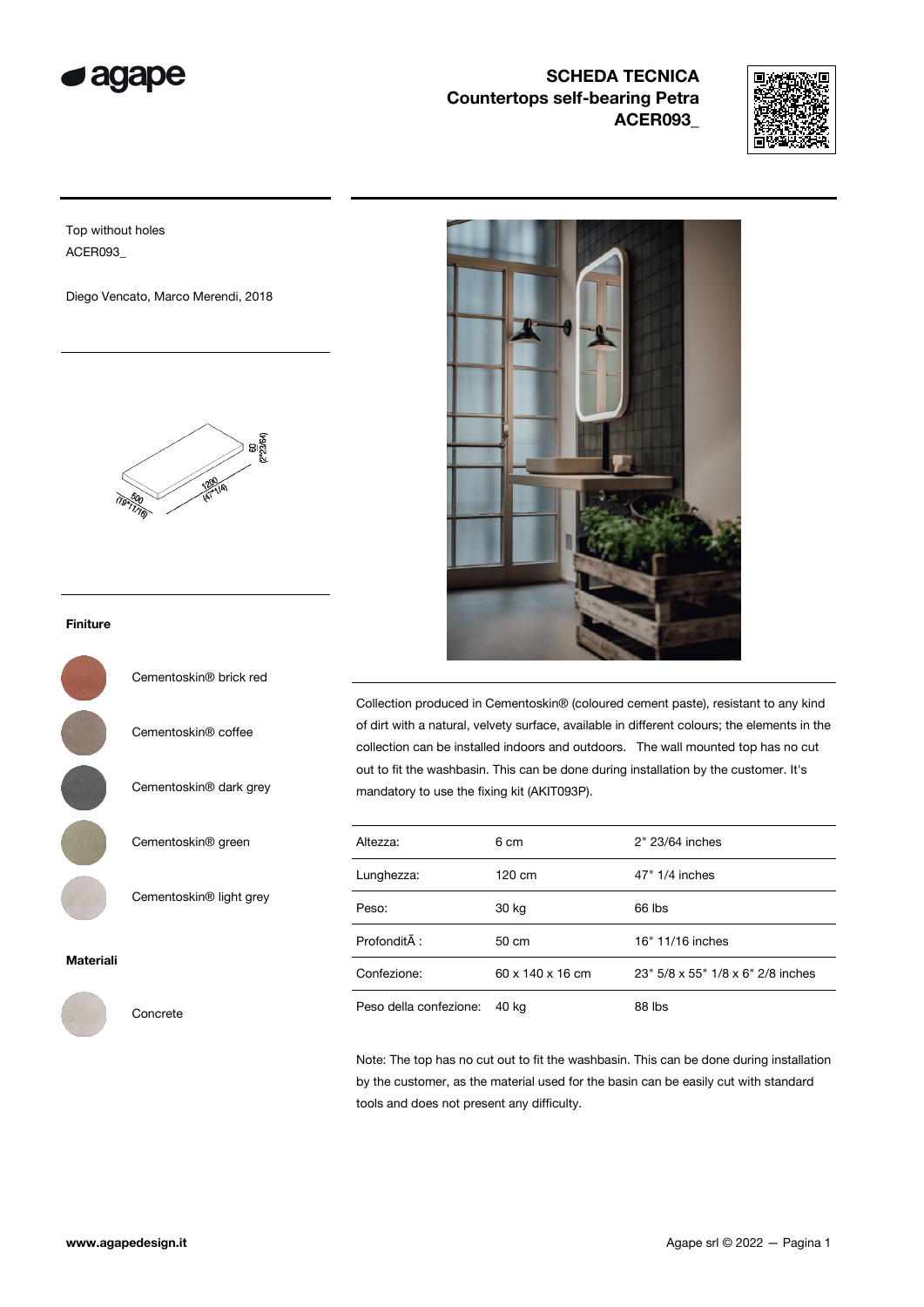

SCHEDA TECNICA Countertops self-bearing Petra ACER093\_



Main dimensions